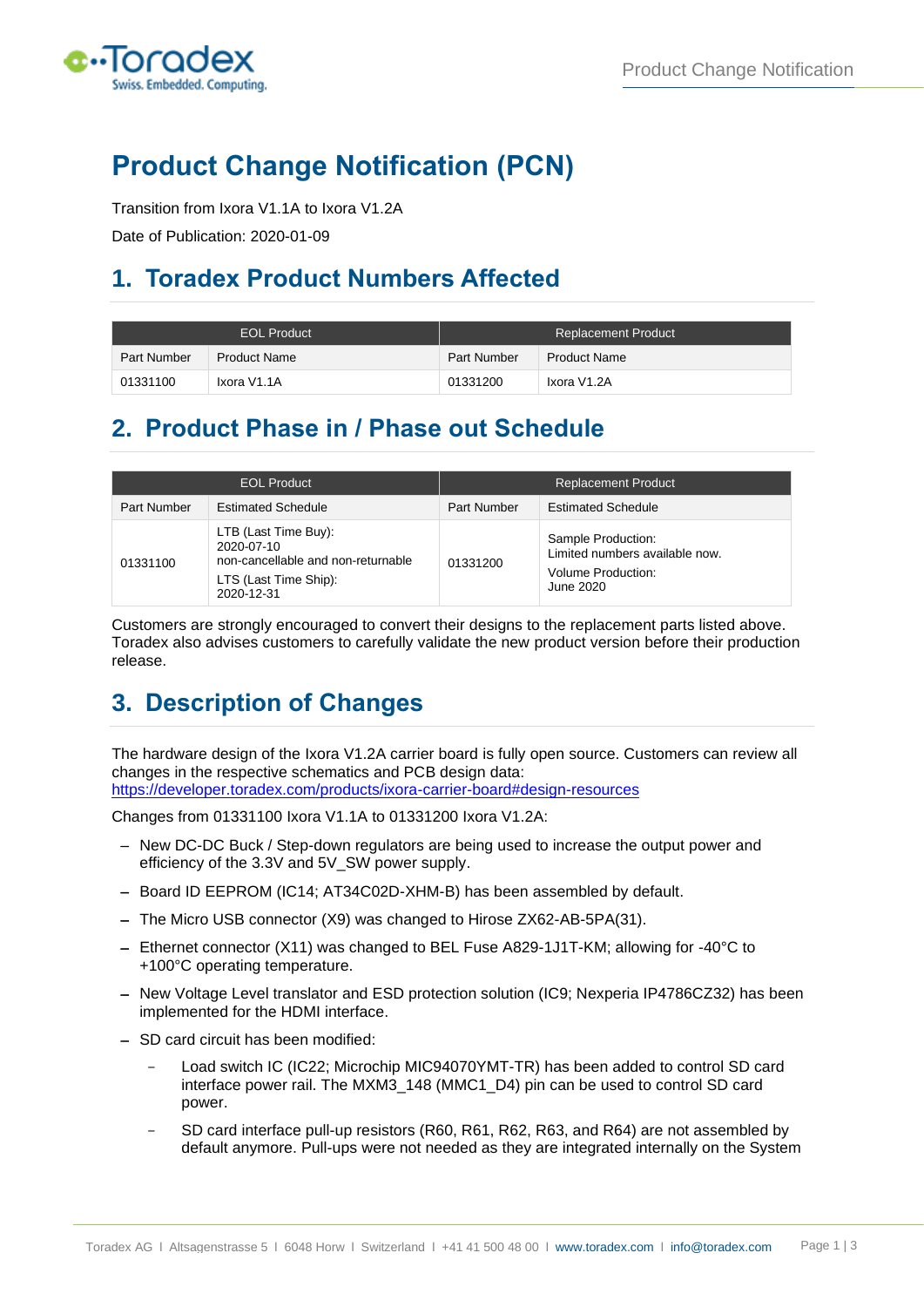

on Module (SoM). This also allows voltage switching for high-speed SD modes with the SoMs supporting this feature.

- − Load switch ICs (IC18, IC19, IC20, IC21; Microchip MIC94070YMT-TR) have been added to control CAN1 and CAN2 interface power rails. MXM3\_158 (MMC1\_D7) and MXM3\_35 (SATA1\_ACT#) pins can be used to control CAN1 and CAN2 power respectively. This allows power saving up to 300mW when CAN isn't used.
- − Additional capacitors C162, C163, C164, and C165 (not assembled by default) have been added to 3.3V PCIE1 and 3.3V mSATA1 power rails.
- − Shared pads resistors (R154, R155) connected to SD1\_CD# / MXM3\_190 pin to eliminate false interrupts as the SD1 interface isn't used on Ixora.
- − Improved EMC design:
	- SH1 and SH2 pins of switches SW1, SW2, SW3 are connected to CHASSIS\_GND
	- Connection to shield pins of connectors X7, X8, X9, X10, X11, X17 has been modified.
	- Mounting holes on the carrier board are connected to the CHASSIS\_GND.

### **4. Customer Impact**

#### **4.1. Hardware Design**

- − Changed Micro USB (X9, new Hirose ZX62-AB-5PA(31)) and Ethernet (X11, new BEL Fuse A829-1J1T-KM) connectors. The shape of the connectors has slightly changed. Customers who designed their own housing for the Ixora carrier board need to review these minor changes in dimension carefully.
- − The new EEPROM is attached to the standard I2C interface (I2C1\_SCL, I2C1\_SDA), also used on the Ixora for the RTC clock. Customers who have attached other I2C peripherals to this bus need to check for any slave address conflicts. The EEPROM uses the I2C (7bit) address 0x50 by default. It could be changed by assembly options on the Ixora. See Ixora schematics for details.
- − The new HDMI protection chip provides a 100mA (typical) overcurrent protection on the 5V output. HDMI accessories drawing more may not work.

#### **4.2. Software**

− All changes do not have any impact on Software. The newly added features (MMC1 and CAN power switches, and EEPROM) won't be usable out of the box with older BSPs. The changes implemented in V1.2A will behave the same way as on V1.1A with Toradex' standard BSPs. The new features will be implemented in future Linux BSP offerings in 2019. For Windows Embedded Compact BSPs, the new features can be accessed through Toradex' standard libraries (GPIO and I2C) if required.